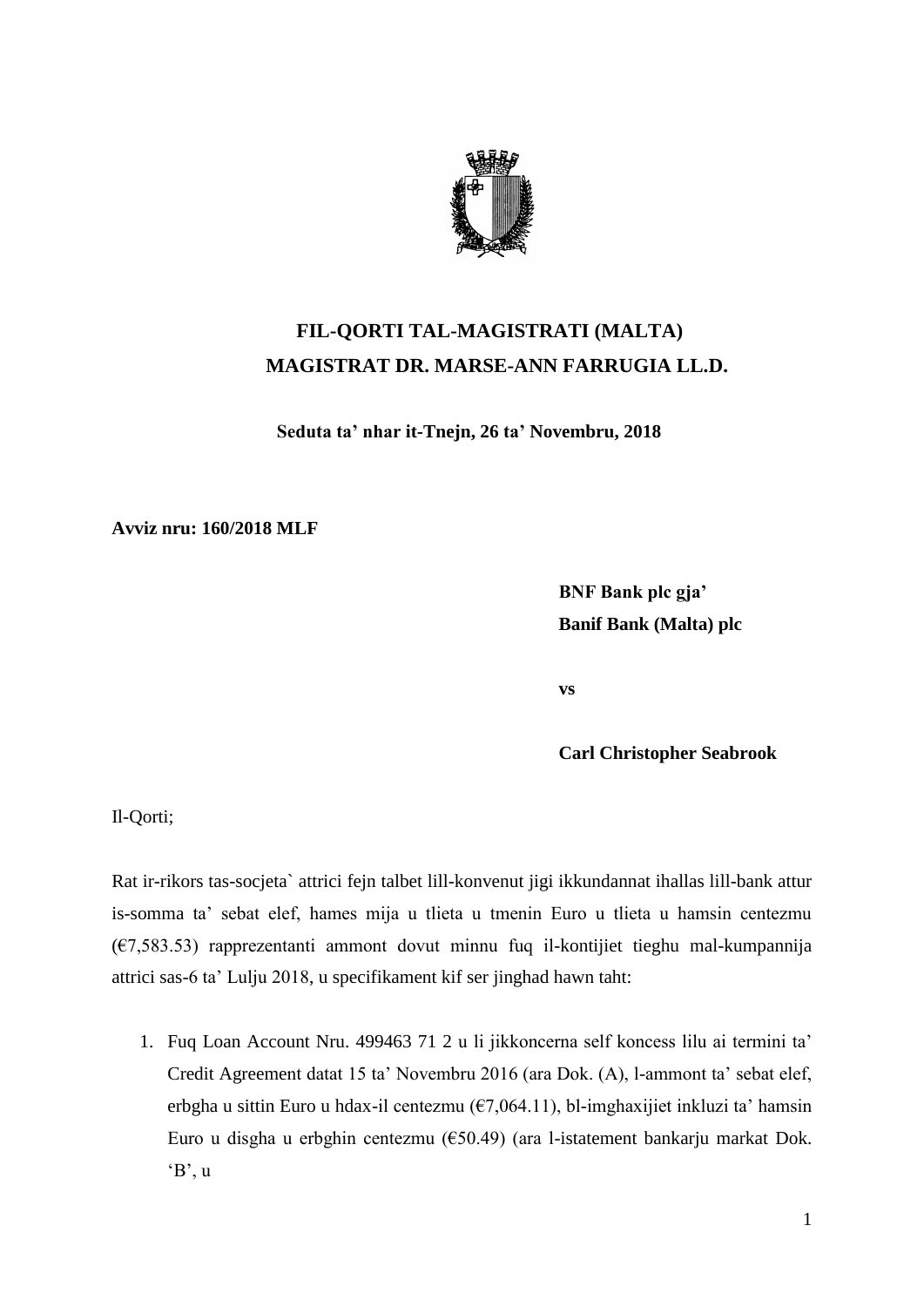- 2. Fuq il-Current Account Nru. 499463 10 1 li ghandu mal-kumpannija attrici (ara lformola tal-applikazzjoni markata bhala Dok. 'C'), l-ammont ta' tlett mija u hamsa u tletin Euro u tnejn u tmenin centezmu (€335.82), bl-imghaxijiet inkluzi ta' sebgha u erbghin centezmu (€0.47) (ara l-istatment bankarju markat Dok. 'D'). Dan l-ammont jikkoncerna spejjez Bankarji relatati mal-Loan Account fuq imsemmi;
- 3. Fuq is-Savings Account Nru. 499463 18 1 li ghandu mal-kumpannija attrici (ara lformola tal-applikazzjoni markata bhala Dok. 'E'), l-ammont ta' mija u tlieta u tmenin Euro u sittin centezmu ( $E183.60$ ) bl-imghaxijiet inkluzi ta' sitta u ghoxrin centezmu (€0.26) (ara l-istatement bankarju markat Dok. 'F'). Dan l-ammont jikkoncerna spejjez bankarji relatati mal-Loan Account fuq imsemmi;

L-ammont mitlub f'din il-kawza sar dovut kollu lill-kumpannija attrici:

1. Kwantu l-Loan Account fuq imsemmi, ai termini t'Artikolu 15 tal-Credit Agreement markat Dok. 'A' u msemmi aktar 'l fuq, u dan ghax sehhew wahda jew aktar millevents of default inkluzi f'dan id-dokument, partikolarment, izda mhux esklussivament:

"a) Default by the Borrower/s in the payment of any amount of principal, interest, fees, charges due for payment in the manner stipulated in the agreement regulating the Facility,

b) The Borrower/s committing any other breach of or omitting to observe any other of the obligations and undertakings as expressed to be assumed by it in the agreement regulating the Facility,

n) Any other event which in the Bank's reasonable opinion gives grounds for belief that the Borrower/s may not perform all or any of the obligation/s under or otherwise comply with the terms of the agreement regulating the Facility", u

2. Kwantu l-Current Account fuq imsemmi, ai termini t'Artikolu 5 tat-Terms and Conditions relattivi ghall-Current Accounts u Artikolu 6 tal-Conditions of Use relattivi ghall-Current Accounts u s-Savings Accounts (ara Dok. 'G') u Dok. 'H' rispettivament), u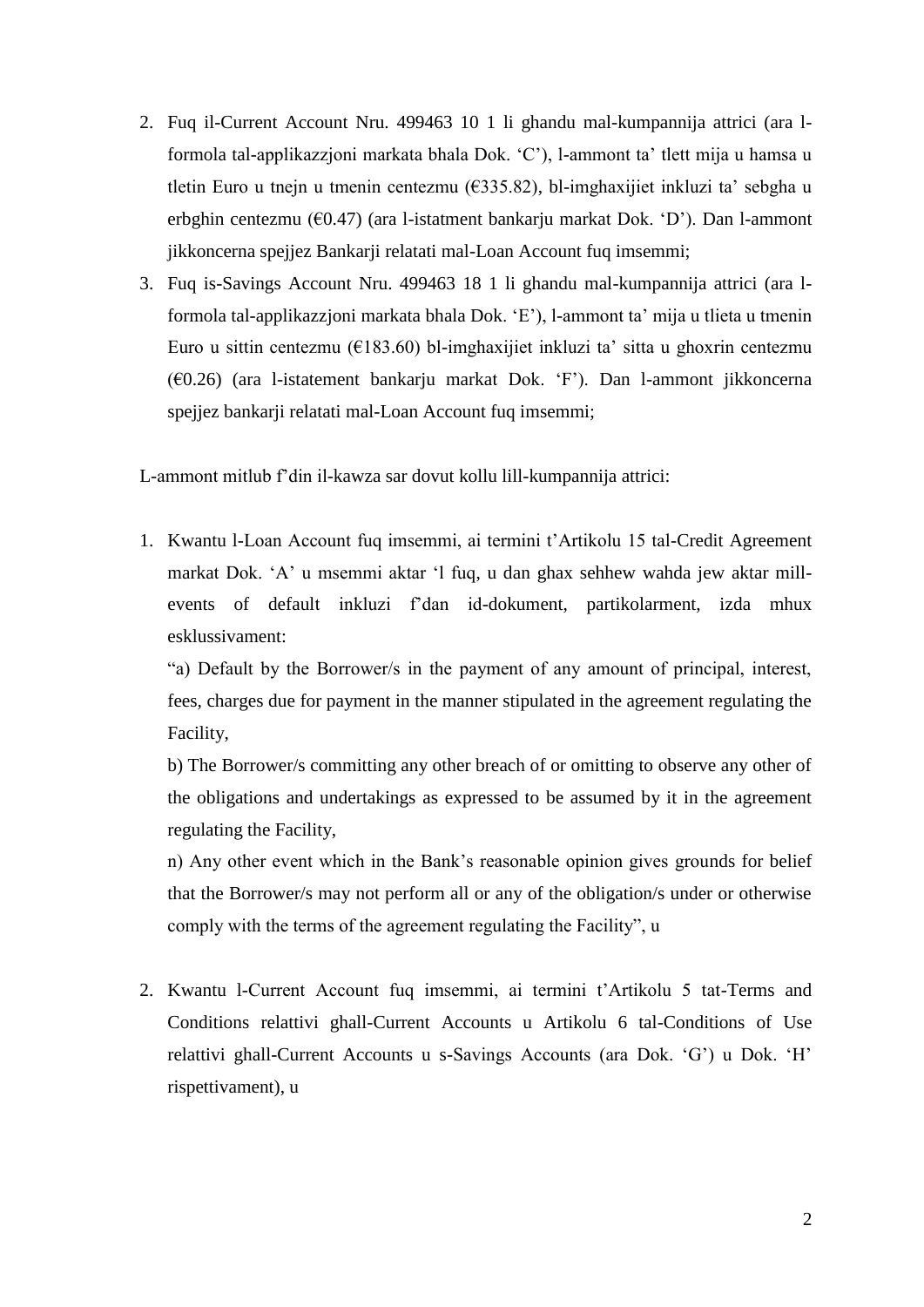3. Kwantu is-Savings Account fuq imsemmi, ai termini t'Artikolu 6 tal-Conditions of Use relattivi ghall-Current Accounts u s-Savings Accounts, gja' msemmija u markati Dok. 'H');

Illi l-kumpannija attrici ttentat tinterpellah diversi drabi biex ihallasha l-ammont minnu dovut, fosthom permezz ta' ittra legali datat 6 ta' Frar 2018 (ara Dok 'I'), li giet notifikata u ittra ufficcjali numru 946/2018, mahruga a tenur tal-Artikolu 166A tal-Kap. 12 tal-Ligijiet ta' Malta) (ara Dok. 'J') li ma gietx notifikata, izda hu baqa inadempjenti u din is-somma ghadha ma thallsitx u dan kif ser jirrizulta waqt ittrattazzjoni ta' din il-kawza;

Is-socjeta attrici talbet ukoll li l-konvenut jigi ikkundannat jitlef a favur taghha, dawk il-flejjes moghtija minnu lilha b'rahan permezz ta' kuntratt datat 15 ta' Novembru 2016 (ara Dok. 'K'), u dana bhala hlas akkont tat-total dovut minnu lill-kumpannija attrici;

Illi r-rapprezentanti tal-kumpannija attrici jafu b'dawn il-fatti personalment;

Bl-imghaxijiet mis-6 ta' Lulju 2018 sad-data tal-hlas effettiv, skond ir-rati kummercjali tal-bank kif gie miftiehem mieghu meta hu fetah il-kontijiet bankarji fuq imsemmija, ossija bir-rata ta' disgha fil-mija (9%) fis-sena inkwantu l-ammont dovut fuq il-Loan Account (ara Artikoli 6 u 15 f'Dok. 'A') u bir-rata ta' ghaxra fil-mija (10%) fis-sena kwantu l-ammonti dovuti fuq il-Current Account u s-Savings Account (ara markar bl-ahdar fuq it-Tariff of Charges relattiva u markata Dok. 'L');

Bl-ispejjez inkluzi dawk tal-ittra ufficcjali fuq imsemmija u l-mandat ta' sekwestru numru 960/2018, mahrug kontestwalment mal-ittra ufficcjali u inkluzi wkoll charges bankarji mis-6 ta' Lulju 2018 sad-data tal-hlas effettiv, skond it-Tariff of Charges relattivi ghall-kontijiet bankarji msemmija f'din il-kawza (ara Dok. 'L' gja citat u Dok. 'M' kwantu l-Loan Account);

Is-socjeta attrici ghamlet din it-talba minghajr pregudizzju u b'rizerva ghallpretensjonijiet l-ohrajn kollha tal-kumpanija attrici fil-konfront tieghu.